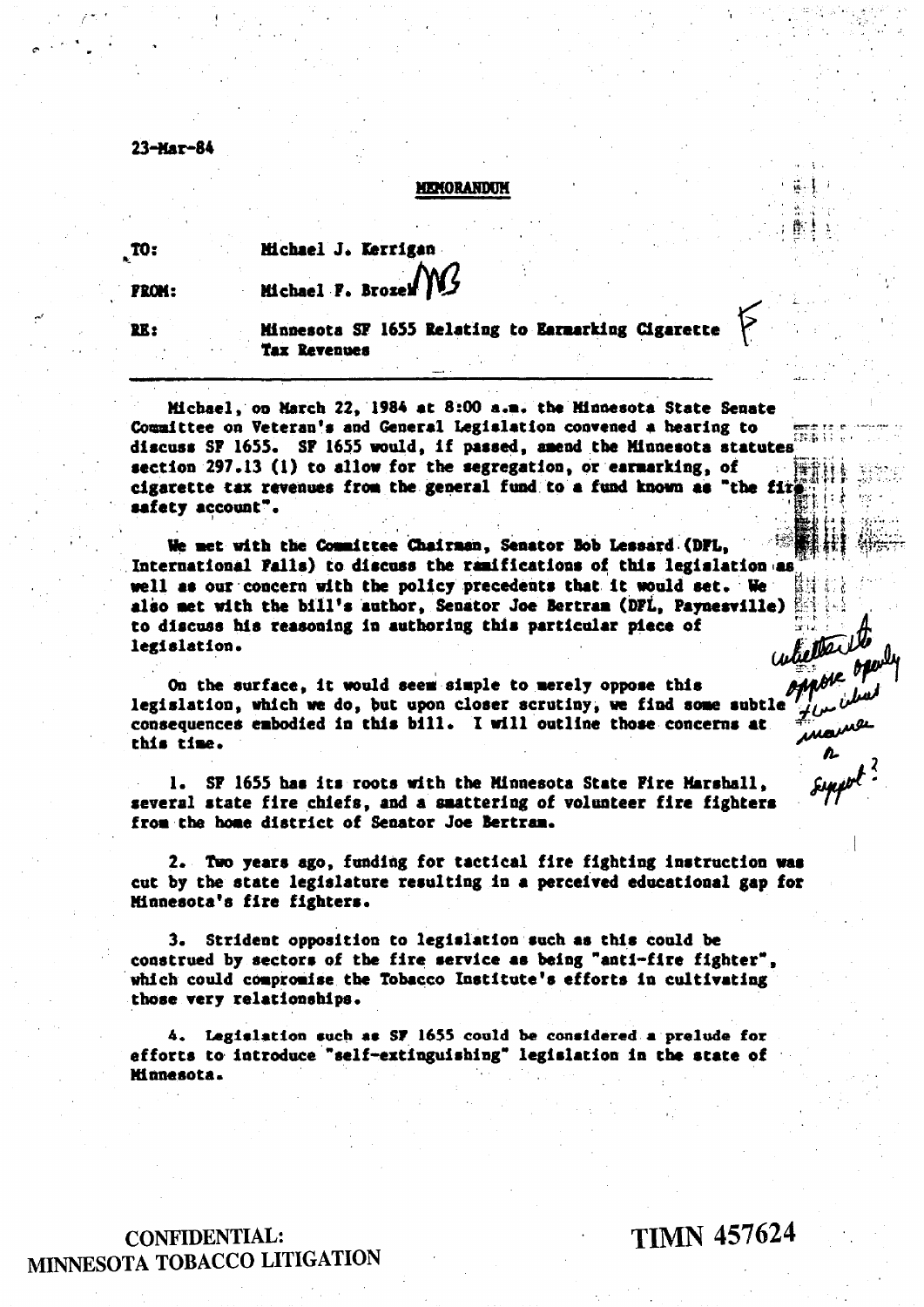Faced with those considerations, our strategy and planning included the following:

1. To appear before the committee to express our opposition to the funding methodology of SF 1655 WITHOUT opposing fire education programs.

2. To urge that the committee consider using general purpose revenues rather than segregated funds for such a program.

3. To explain to the Legislature that earmarking revenues statutorily removes one more segment of control presently enjoyed by the Legislature over state budgeting and expenditures.

4. That rather than recommend passage of this bill for floor action. the Senate Committee on Veteran's and General Legislation should "re-refer" SF 1655 to the Senate Pinance Committee for further deliberation concerning its fiscal impact.

The Committee, on a voice vote, referred the bill to the Senate Pinance Committee where we will again address our opposition to the funding methodology.

## PLANNING FOR SENATE FINANCE COMMITTEE ACTIVITY:

David Krogseng and I met with the Chief Counsel, Gene Nelson and the staff of the Senate Finance Committee to discuss our concerns with SF 1655. Mr. Nelson informed us of Senate Finance Committee Chairman Willet's policy of avoiding earmarking of funds from general purpose 灌。 revenue. Furthermore, Mr. Nelson felt that this bill might not be heard before April 10, 1984. . . with April 9 being the deadline for consideration of new bills by the Senate Finance Committee.

One disturbing note appeared during the deliberations concerning SF 1655. When asked by Senator Florian Chmielewski (DFL, Sturgeon Lake) on how he intended to offset the revenue loss from general purpose revenues. Senator Bertram stated that he would gladly coauthor a cigarette tax increase. Senator Bertram felt that it was an easy price to pay since cigarettes and "smoking materials" accounted for 28% of all fatal fires in Minnesota. When asked by Senator Berg (IR, Chokio) what Senator Bertram considered "smoking materials", Bertram replied, "matches and cigarette lighters".

## **SUMMARY**

We will follow SF 1655 on its journey to the Pinance Committee where, at that time, we hope to kill it without fanfare. It is important that we not cause any animosities among sectors of the fire service since the fire service is an extremely close-knit and very communicative group. Furthermore, animosities could result in bigger trouble with the

**CONFIDENTIAL:** MINNESOTA TOBACCO LITIGATION **TIMN 457625** 

使い

雷摩斯